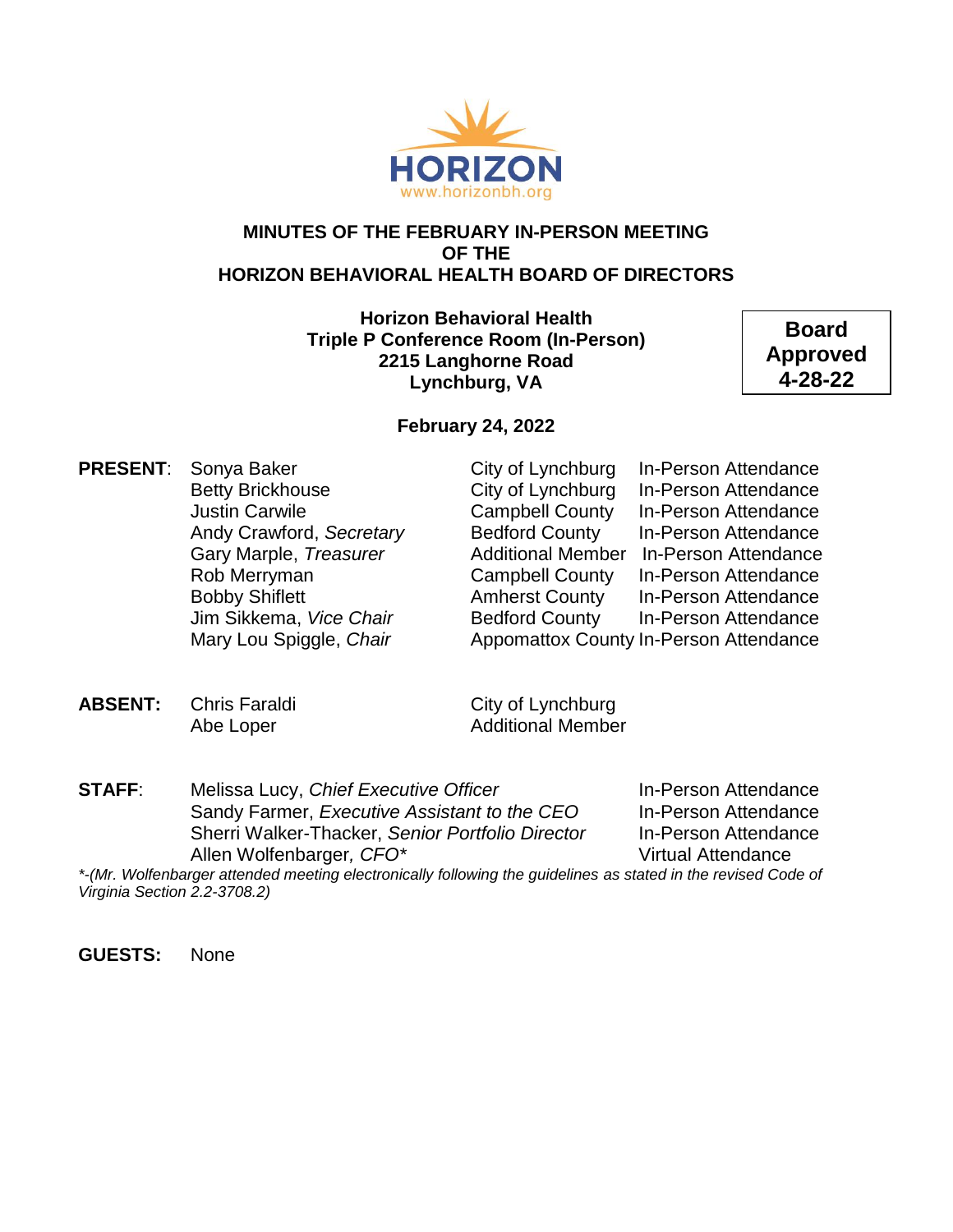## *A. INTRODUCTION*

1. Call to Order/Welcome

Mary Lou Spiggle opened the meeting at 3:30 p.m. Mrs. Spiggle welcomed all in attendance.

Mrs. Spiggle congratulated Horizon Board Member Bobby Shiflett, Chief of Police of the Town of Amherst, for being awarded state Accreditation to the Amherst Police Department. Chief Shiflett stated that this award shows that our officers are taking pride in their job and wanting to be the best that they can possibly be for themselves and for their community.

- 2. Moment of Silence A moment of silence was observed.
- 3. Adoption of the Agenda **MOTION:** *Betty Brickhouse made a motion to approve the agenda as mailed. The motion was seconded by Jim Sikkema and carried by majority vote.*

#### *B. PUBLIC COMMENT*

There was none.

## *C. MINUTES*

 Consideration of the Board Meeting Minutes of December 9, 2021. **MOTION:** *On behalf of Secretary Andy Crawford, Gary Marple made a motion to approve the board minutes as mailed. The motion was carried by majority vote.*

 Consideration of the Executive Committee Meeting Minutes of December 9, 2021. **MOTION:** *On behalf of Secretary Andy Crawford, Gary Marple made a motion to approve the Executive Committee minutes as mailed. The motion was carried by majority vote.*

## *D. PROGRAM PRESENTATION* **– Horizon's Outpatient Special Initiatives**

Melissa Lucy introduced the presenter, Senior Portfolio Director, Sherri Walker-Thacker. Sherri reviewed the attached PowerPoint presentation. Board chair Mary Lou Spiggle thanked Sherri for her informative presentation and for the great work she and her team are doing.



Sonya Baker arrived at 3:47 p.m.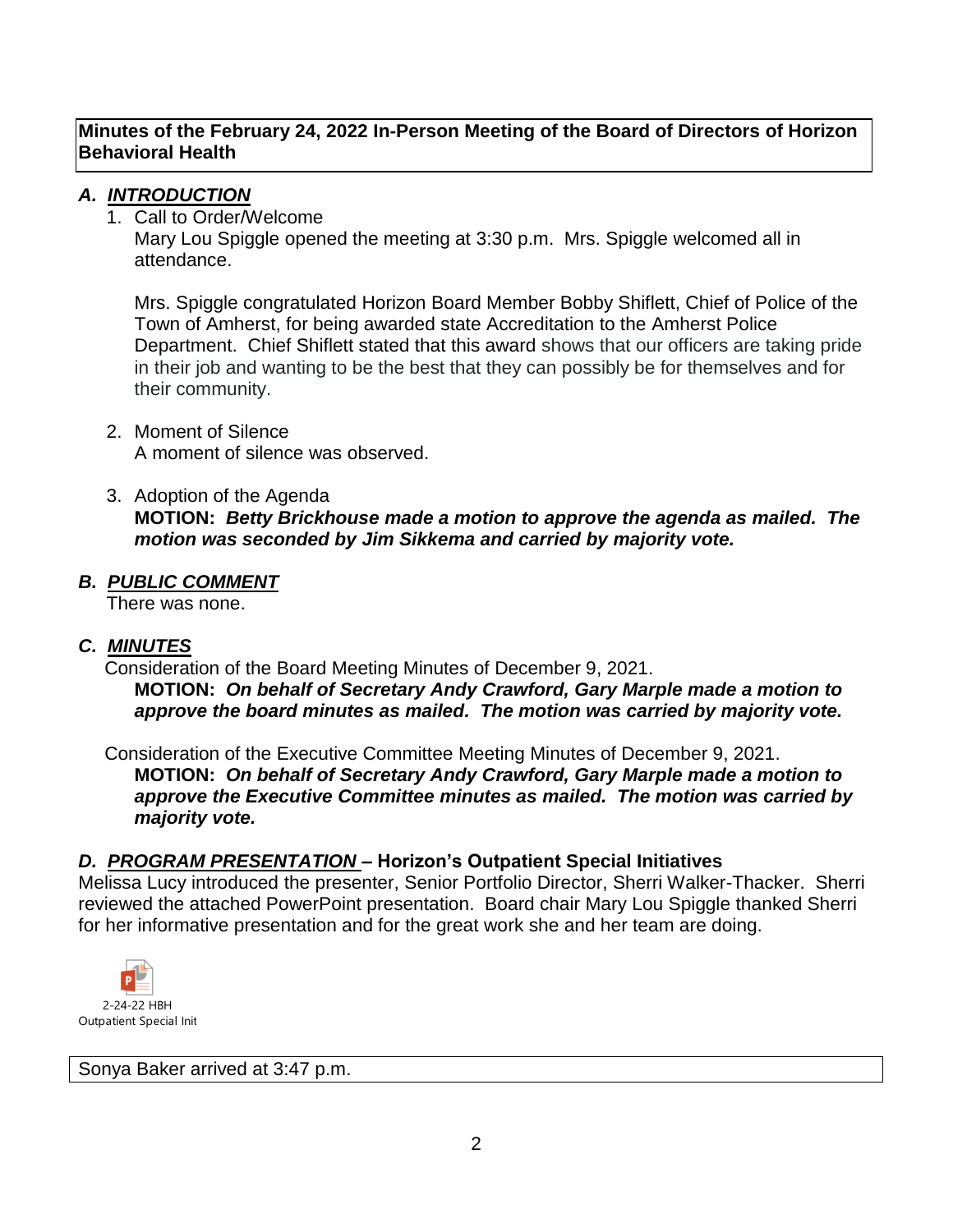## *E. COMMITTEE REPORTS*

### **Executive Committee** *– Annual Review of the Board Policies & Procedures*

On behalf of Mary Lou Spiggle, Sandy Farmer reviewed the four suggested revisions in the Board Policies & Procedures.

**MOTION:** *Mary Lou Spiggle made a motion from the Executive Committee to the full board to approve the Board Policies & Procedures as mailed and presented. The motion was approved by majority vote.*

#### *F. CHAIRMAN'S ITEM*

Mary Lou Spiggle reminded board members that each year board committee assignments are updated. The updated 2022 committee assignments are located behind the last tab in the February board packet for your information. Please let Mary Lou or Sandy know if you have any questions or would like to be assigned to another committee.

## *G. CEO ITEMS*

#### *Enter into Closed Session – Lease or Acquisition of Real Property Read by Recording Secretary*

I make a consideration to enter into a Closed Meeting according to Section 2.2-3711.A.3 of the Code of Virginia in order to discuss the lease or acquisition of real property.

**MOTION:** *Mary Lou Spiggle made a motion to enter into a Closed Meeting in order to discuss the lease or acquisition of real property. The motion was seconded by Sonya Baker and carried by roll call vote as follows:*

| Sonya Baker - aye             | Rob Merryman - aye            |
|-------------------------------|-------------------------------|
| <b>Betty Brickhouse - aye</b> | <b>Bobby Shiflett - aye</b>   |
| <b>Justin Carwile - aye</b>   | Jim Sikkema - aye             |
| <b>Andy Crawford - aye</b>    | <b>Mary Lou Spiggle - aye</b> |
| <b>Gary Marple - aye</b>      |                               |

#### *Exit out of Closed Session*

#### *Read by Recording Secretary*

NOW THEREFORE, BE IT RESOLVED, that the Board of Directors hereby certifies that, to the best of each members knowledge, (i) only public business matters lawfully exempted from open meeting requirements by Virginia law were discussed in the closed meeting to which this certification resolution applies, and (ii) only such public business matters as were identified in the motion convening the closed meeting were heard, discussed, or considered by the Board of Directors of Horizon Behavioral Health.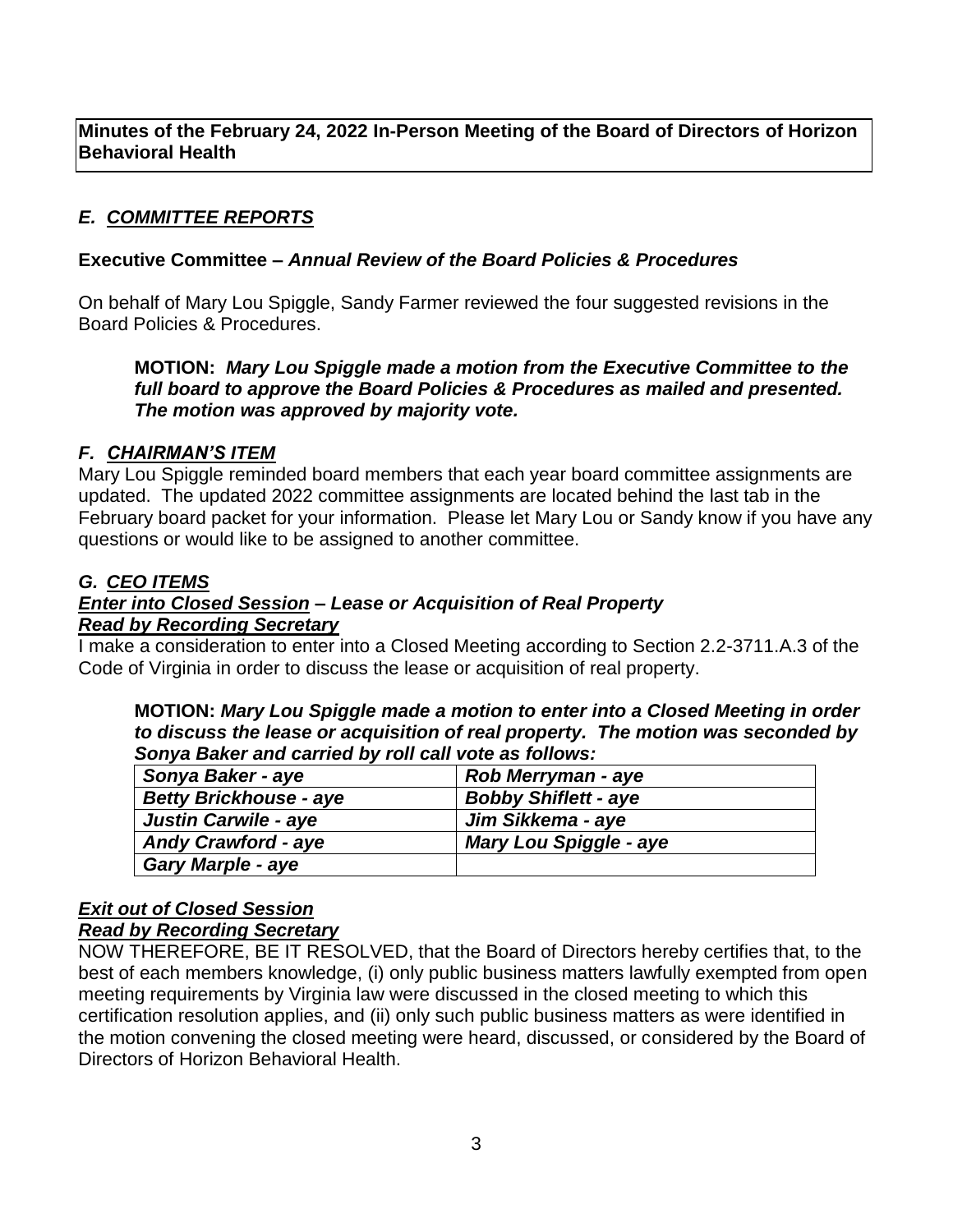**MOTION:** *Rob Merryman made a motion to exit out of the Closed Meeting. The motion was seconded by Gary Marple and carried by roll call vote as follows:*

| Sonya Baker - aye             | Rob Merryman - aye            |
|-------------------------------|-------------------------------|
| <b>Betty Brickhouse - aye</b> | <b>Bobby Shiflett - aye</b>   |
| Justin Carwile - aye          | Jim Sikkema - aye             |
| <b>Andy Crawford - aye</b>    | <b>Mary Lou Spiggle - aye</b> |
| <b>Gary Marple - aye</b>      |                               |

*No recommendation at this time.*

## *Enter into Closed Session – Personnel Matter*

#### *Read by Recording Secretary*

I make a consideration to enter into a Closed Meeting according to Section 2.2-3711.A.1 of the Code of Virginia in order to discuss a personnel matter.

#### **MOTION***: Andy Crawford made a motion to enter into a Closed Meeting in order to discuss a personnel matter. The motion was seconded by Sonya Baker and carried by roll call vote as follows:*

| Sonya Baker - aye             | <b>Rob Merryman - aye</b>     |
|-------------------------------|-------------------------------|
| <b>Betty Brickhouse - aye</b> | <b>Bobby Shiflett - aye</b>   |
| <b>Justin Carwile - aye</b>   | Jim Sikkema - aye             |
| <b>Andy Crawford - aye</b>    | <b>Mary Lou Spiggle - aye</b> |
| <b>Gary Marple - aye</b>      |                               |

# *Exit out of Closed Session*

## *Read by Recording Secretary*

NOW THEREFORE, BE IT RESOLVED, that the Board of Directors hereby certifies that, to the best of each members knowledge, (i) only public business matters lawfully exempted from open meeting requirements by Virginia law were discussed in the closed meeting to which this certification resolution applies, and (ii) only such public business matters as were identified in the motion convening the closed meeting were heard, discussed, or considered by the Board of Directors of Horizon Behavioral Health.

| MOTION: Andy Crawford made a motion to exit out of the Closed Meeting. The    |  |  |  |
|-------------------------------------------------------------------------------|--|--|--|
| motion was seconded by Rob Merryman and carried by roll call vote as follows: |  |  |  |

| Sonya Baker - aye             | <b>Rob Merryman - aye</b>     |
|-------------------------------|-------------------------------|
| <b>Betty Brickhouse - aye</b> | <b>Bobby Shiflett - aye</b>   |
| <b>Justin Carwile - aye</b>   | Jim Sikkema - aye             |
| <b>Andy Crawford - aye</b>    | <b>Mary Lou Spiggle - aye</b> |
| <b>Gary Marple - aye</b>      |                               |

**MOTION #1:** *Andy Crawford made a motion to approve the per pay period pay increase for Horizon Residential Technicians in the Horizon Intensive Care*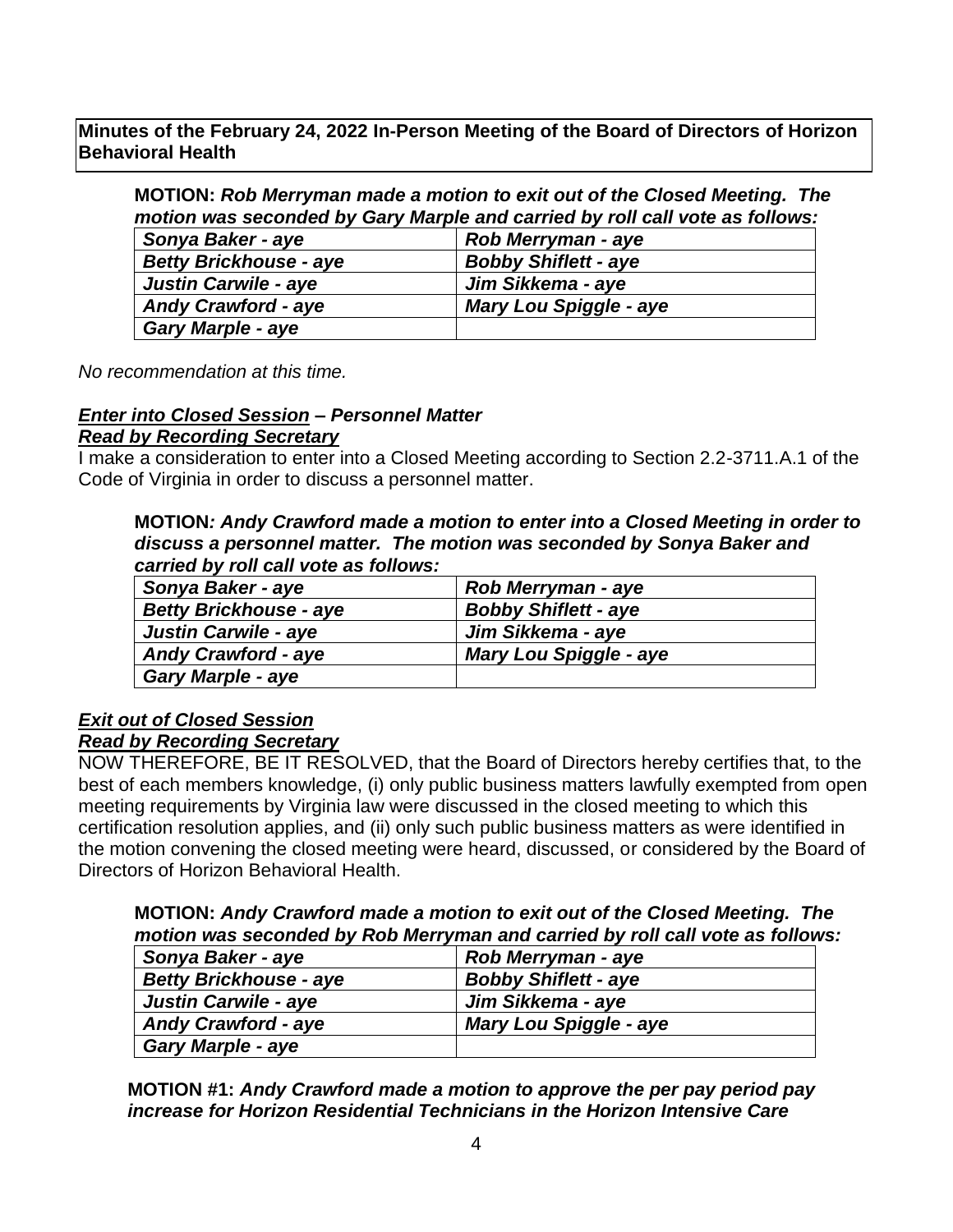*Facilities, effective with the first pay period in March 2022. The motion was seconded by Rob Merryman and carried by majority roll call vote as follows:*

| Sonya Baker - aye              | Rob Merryman - aye            |
|--------------------------------|-------------------------------|
| <b>Betty Brickhouse - aye</b>  | <b>Bobby Shiflett - aye</b>   |
| <b>Justin Carwile - aye</b>    | Jim Sikkema - aye             |
| <b>Andy Crawford - aye</b>     | <b>Mary Lou Spiggle - aye</b> |
| <b>Gary Marple - abstained</b> |                               |

**MOTION #2:** *Mary Lou Spiggle made a motion to approve the permanent Hybrid Work Plan allowing Horizon staff to work on-site two days per week and three days at home per week. Should there be a specific work need staff may be asked to return to on-site work on an as needed basis. The motion was seconded by Sonya Baker and carried by roll call vote as follows:*

| Sonya Baker - aye             | <b>Rob Merryman - aye</b>     |
|-------------------------------|-------------------------------|
| <b>Betty Brickhouse - aye</b> | <b>Bobby Shiflett - aye</b>   |
| <b>Justin Carwile - aye</b>   | Jim Sikkema - aye             |
| <b>Andy Crawford - aye</b>    | <b>Mary Lou Spiggle - aye</b> |
| <b>Gary Marple - aye</b>      |                               |

Andy Crawford left at 4:34 p.m.

#### *CEO continued her report***:**

**Strategic Plan** – The executive leadership team is currently working on this plan as requested by the Board of Directors and will have a final draft to the full board to present in July.

**Dashboard** - Melissa reviewed several items from the submitted Dashboard, included in the board packets. Melissa highlighted the Clinical Portfolio of Services section of the Dashboard and reviewed the increased recruitment efforts at Horizon. The recruitment team has scheduled monthly virtual job fairs to recruit additional staff.

#### *H. FINANCIAL REPORT*

Allen reviewed the January 2022 Statement of Revenue and Expenditures Monthly Report.

#### *I. NOTICES AND REMINDERS*

The next scheduled meeting of the Horizon Board of Directors will be **Thursday, April 28, 2022 from 3:30 p.m. until 4:30 p.m.** and the meeting will be held in-person at the Horizon Wellness Center, Triple P Conference Room, 2215 Langhorne Road, Lynchburg.

The Finance Committee is scheduled to meet to review and approve the Annual Budget presentation.